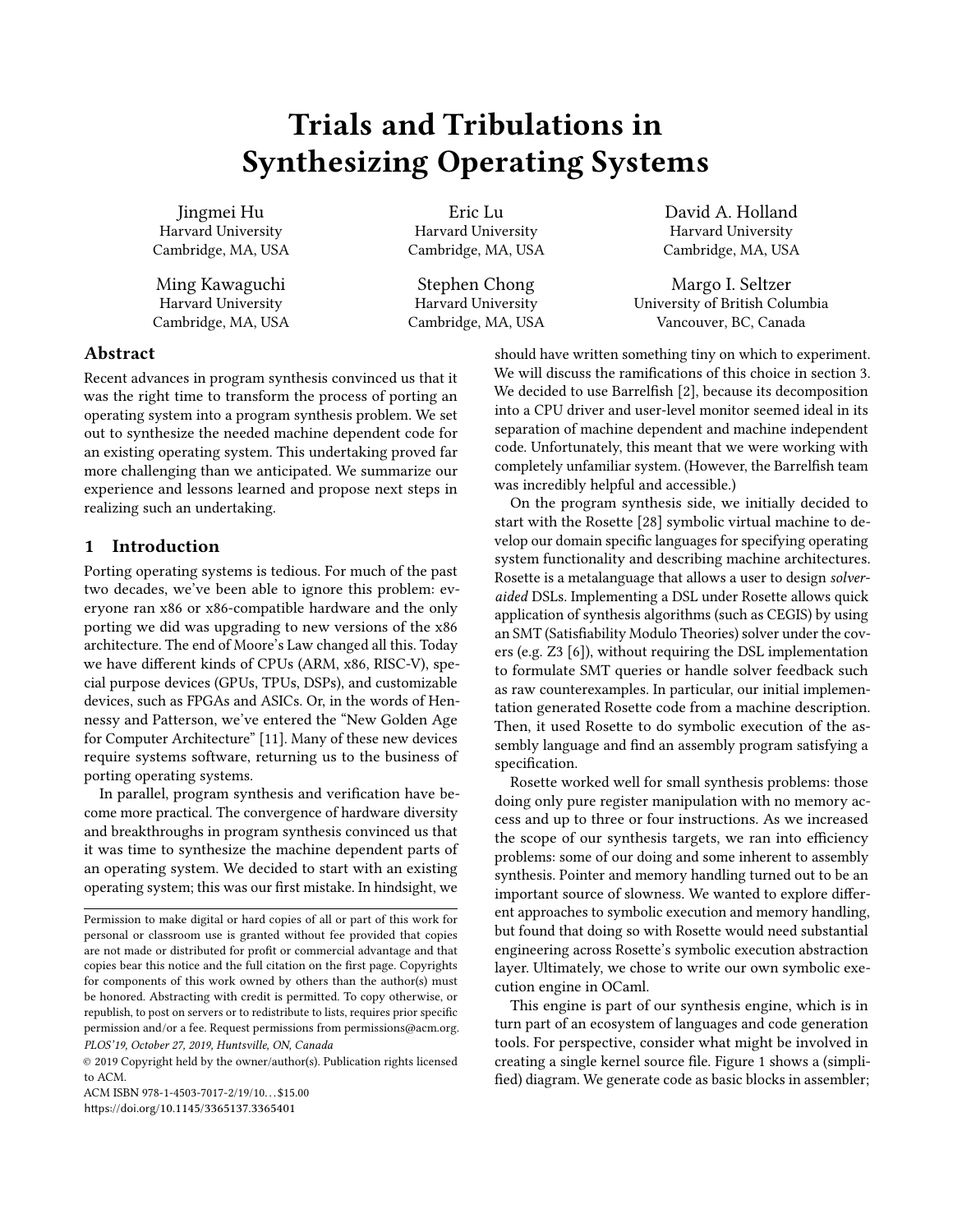<span id="page-1-0"></span>

Figure 1. Sample synthesis data flow

```
require value wordsize: int
require value ret: wordsize reg
require value wordzero: wordsize bitvec
require function interrupts_are_on: () bool
block cpu_irqon {
        pre: interrupts_are_on() == false
        post: interrupts_are_on() == true }
block setret_zero {
        pre: true
        post: *ret == wordzero }
```
Figure 2. Two Alewife specifications: to enable interrupts, and to set the return value register to zero.

we have multiple code generation tools. Grayling is a specialpurpose compiler for generating context switch code; Nautilus generates calling sequences and function prologues and epilogues. Synthesis proceeds from machine-independent specifications written in our specification DSL Alewife and a machine description written in our description language Cas-siopea<sup>[1](#page-1-1)</sup> [\[12\]](#page-6-4). A block composition tool, Grouper, collects the blocks and produces the final output. Our synthesis engine can synthesize small components from preexisting operating systems for multiple architecture platforms.

Figure [2](#page-1-2) shows two small Alewife specification blocks, which enable interrupts and assign zero to the return value register, respectively. Alewife declares pre- and postconditions for a block of assembly code as well as abstract states and functions which are then concretely defined in Cassiopea for each machine.

Our goal in writing this paper is to expose the challenges that arise in synthesizing operating system code, share our experience, and propose future directions. Although our undertaking was overly ambitious, we continue to believe that the future of OS portability lies in program synthesis.

In the next section, we give brief overviews of modern program synthesis and of synthesis in operating systems. In [section 3](#page-2-0) we discuss our own blunders in a bit more detail before moving to [section 4,](#page-2-1) which outlines the fundamental challenges in OS synthesis. Section [5](#page-4-0) suggests ways forward, and we conclude in [section 6.](#page-5-0)

# 2 Background

## 2.1 Modern Program Synthesis

Modern synthesis dates from 2006 with SKETCH [\[26\]](#page-6-5). A "sketch" is a partial program with textual "holes" in it that must be replaced with program elements. SKETCH and its descendents combine this partial program with a specification of the missing functionality and search the space of possible programs for an implementation, using automated verification to check for correctness. If a candidate program satisfies the specification, synthesis is complete; if not, the verification procedure produces a counterexample to factor into finding the next candidate. This approach evolved into "counter-example guided inductive synthesis" or CEGIS [\[25\]](#page-6-6). We adopted the CEGIS algorithm for synthesizing small blocks of machine-dependent operating systems code; we construct full kernel source files from collections of code blocks using a technique resembling sketching.

We did not adopt iterative techniques that require user interaction during synthesis, such as iterative refinement [\[3\]](#page-6-7) or input/output synthesis (e.g., programming-by-example), as they seemed poorly matched for generating assembly code [\[8,](#page-6-8) [10\]](#page-6-9). Although we are not currently using hybrid techniques that combine multiple synthesis approaches, we have begun experimenting with deductive synthesis and have reason to believe that incorporating deductive synthesis will be useful. However, existing techniques, such as FlashMeta [\[19\]](#page-6-10), which combine inductive synthesis with input/output examples, do not seem to be quite appropriate. Instead, we intend to use similar deductive techniques to constrain CEGIS.

Other approaches to constraining and ordering the search space, such as Feng et al.'s Neo [\[7\]](#page-6-11), which combines sketchingstyle CEGIS with deep learning, derived from Balog et al.'s DEEPCODER [\[1\]](#page-6-12), could prove helpful.

Another approach, reactive synthesis [\[16\]](#page-6-13), allows for the synthesis of code that responds to changes in a finite input state by updating a derived output state according to a specification. This also does not fit our environment very well; in particular the processor state we interact with is not an independent automaton.

### 2.2 Synthesis in Operating Systems

Reactive synthesis is the methodology behind the Termite/Termite2 device driver synthesis project [\[22,](#page-6-14) [23\]](#page-6-15), which is the main prior application of synthesis to operating system code. Device drivers pose a problem rather different from the one we address. The synthesis problem for drivers is framed as the driver code reacting to changes triggered by either the OS or the hardware device. Most of our synthesis problems

<span id="page-1-1"></span><sup>&</sup>lt;sup>1</sup>Cassiopea is named after a jelly(fish), not the mythological queen, and is spelled accordingly.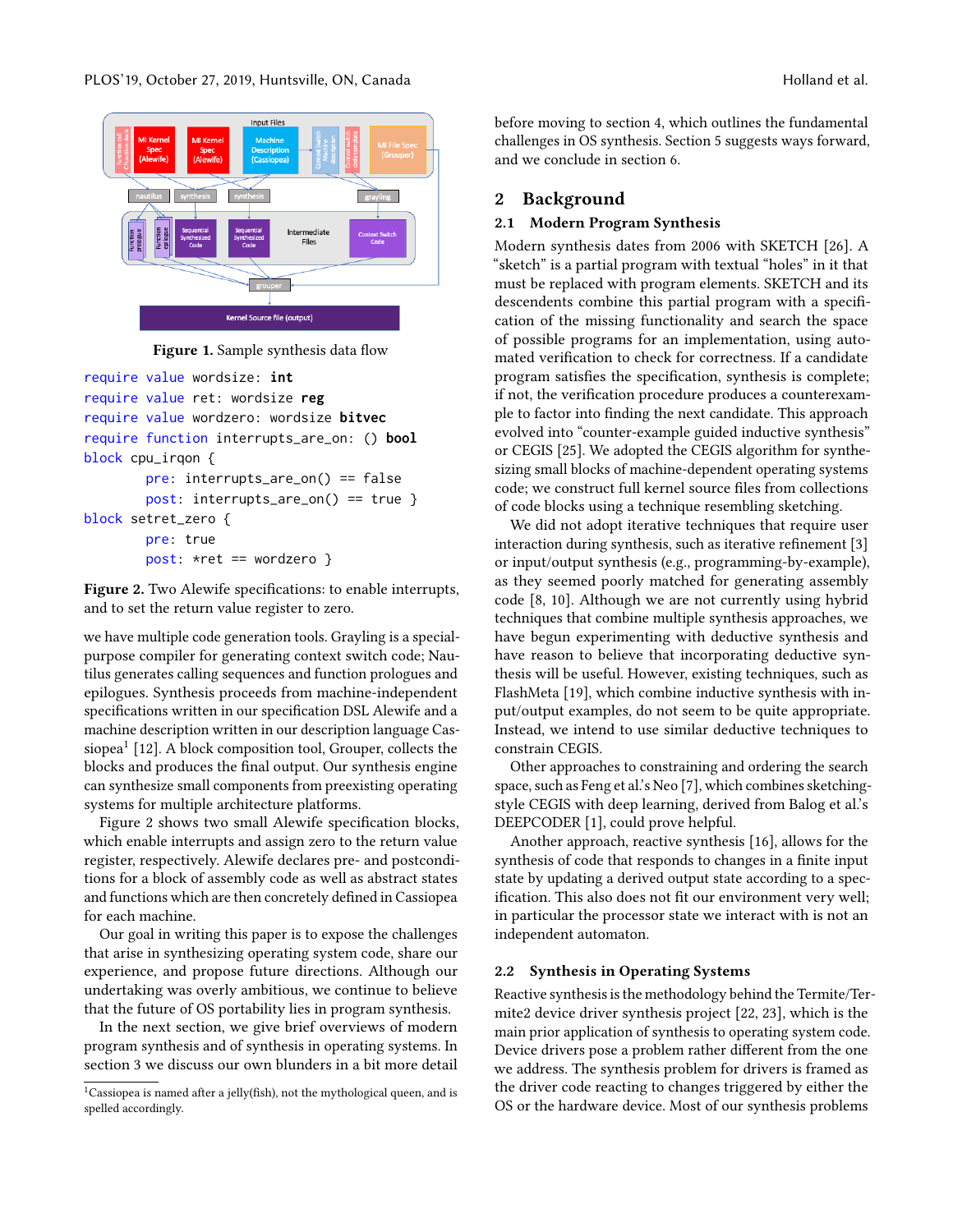Trials and Tribulations in Synthesizing Operating Systems PLOS'19, October 27, 2019, Huntsville, ON, Canada

have one of two forms: either update the CPU state in a particular way when triggered by the OS or vice versa; in both cases what needs to be synthesized is not the choice of update but the specific way to get it done at the machine level, which Termite2 does not handle. (Termite2 is thus almost completely complementary to our work.)

There is a long history of generating code to marshal and unmarshal messages [\[21,](#page-6-16) [24\]](#page-6-17). However, this form of code generation bears little resemblance to modern synthesis; it is more accurately described as compiling an interface description language. Similarly, Massalin's Synthesis kernel [\[20\]](#page-6-18) and the Scout operating system [\[14\]](#page-6-19) use runtime code generation to create specialized code for fast-path execution. These efforts are also unlike modern synthesis in that they specialize preexisting general purpose code into streamlined versions of particular paths through the kernel or network stack.

## <span id="page-2-0"></span>3 Our Mistakes

We divide the challenges that arose in this project into two categories: those self-inflicted and those fundamental to the task. We include the problems we brought onto ourselves to help others avoid making the same mistakes.

As mentioned above, we chose to focus on porting a real, fully-functional operating system. Our initial goal was to be able to run a large, complex Java application on the synthesized operating system. Thus, we selected our system based on its ability to run a JVM. While courageous, this was foolish. We greatly underestimated just how difficult it was going to be to synthesize the tiniest pieces of an operating system, let alone a sufficiently complete machine dependent layer to run a JVM. We should have selected a few small pieces of functionality from the complex application, developed them as standalone C programs, and then selected a system that could feasibly run them. The fallout from this mistake was significant. We invested an enormous amount of time learning a large, new system. We wasted time researching JVMs — which ones might run on Barrelfish, which ones were sufficient to run the application, etc. None of this furthered our real research goal.

More fundamentally, there was evidence from past projects that undertaking such an audacious project would have been significantly more feasible if using a system designed for the task. Massalin's Synthesis kernel [\[20\]](#page-6-18), which used runtime code generation (compilation, not synthesis in the modern sense), to produce fast-path custom implementations of common behaviors, is a great example. They did not try to add runtime code generation to an existing kernel, but instead developed a kernel specifically designed for the task. In retrospect, a kernel designed for synthesis would have a much cleaner API between machine dependent and machine independent code and it could be built to minimize the amount of assembly code (see [subsection 4.3\)](#page-4-1).

Lesson 1: One miracle per program $^2.$  $^2.$  $^2.$  In other words, focus on the core research contribution to avoid being seduced into grandiose ambitions.

The second big mistake we made was not modeling all data as bitvectors. All machines use machine integers of some fixed size, which in the SMT solver can be translated into bitvectors. However, solvers also support reasoning about mathematical integers. It seemed attractive to treat some values as bitvectors, such as bits within registers (e.g., when setting/clearing the interrupt bit in a status word), and other values as integers, such as the memory offset index in a load or store instruction. Although most SMT solvers provide conversions from integer to bitvector and back, reasoning about the conversion is time-consuming. Mixing bitvectors and integers during synthesis leads to poor performance in the SMT solver. Furthermore, some SMT solvers, such as Boolector [\[5\]](#page-6-20), do not provide integer arithmetic support. Early on, we convinced ourselves to treat some values as integers; then we encountered the overhead in conversion and the resulting performance problems. We probably would have benefited greatly from early experimentation that revealed how much mixed representation cost us.

Lesson 2: Experiment early and often. When making fundamental design and/or modeling decisions, gather data on the downstream effects.

The third mistake was trying to use assembly language for everything. We felt that since we needed assembly language for some things that we might as well use it for everything. That way we would not have to develop two of everything. We significantly underestimated the difficulties of handling assembly language relative to imperative higher-level languages. This cost us when we were ready to move beyond toy examples.

Lesson 3: It is good to keep things simple; but it is not so good to put all your eggs in one basket in the process.

# <span id="page-2-1"></span>4 Fundamental Challenges

There are two aspects of OS synthesis that make the problem more challenging than other synthesis tasks: some tasks are fundamentally difficult to specify, and for others, the needed output is large leading to scalability issues. Synthesizing assembly, in particular, greatly exacerbates scalability challenges [\(subsection 4.3\)](#page-4-1). Naturally, some parts of the operating system exhibit both challenges.[3](#page-2-3)

## 4.1 Specification Challenges

Conventional program synthesis tends to produce programs that compute things, e.g., formulas, functions over data structures, or numerical methods. However, operating systems

<span id="page-2-2"></span><sup>&</sup>lt;sup>2</sup>This idea is not original to us, but we failed to find an original citation for it.

<span id="page-2-3"></span> ${}^{3}{\rm Thanks}$  to James Bornholt for articulating this so clearly for us.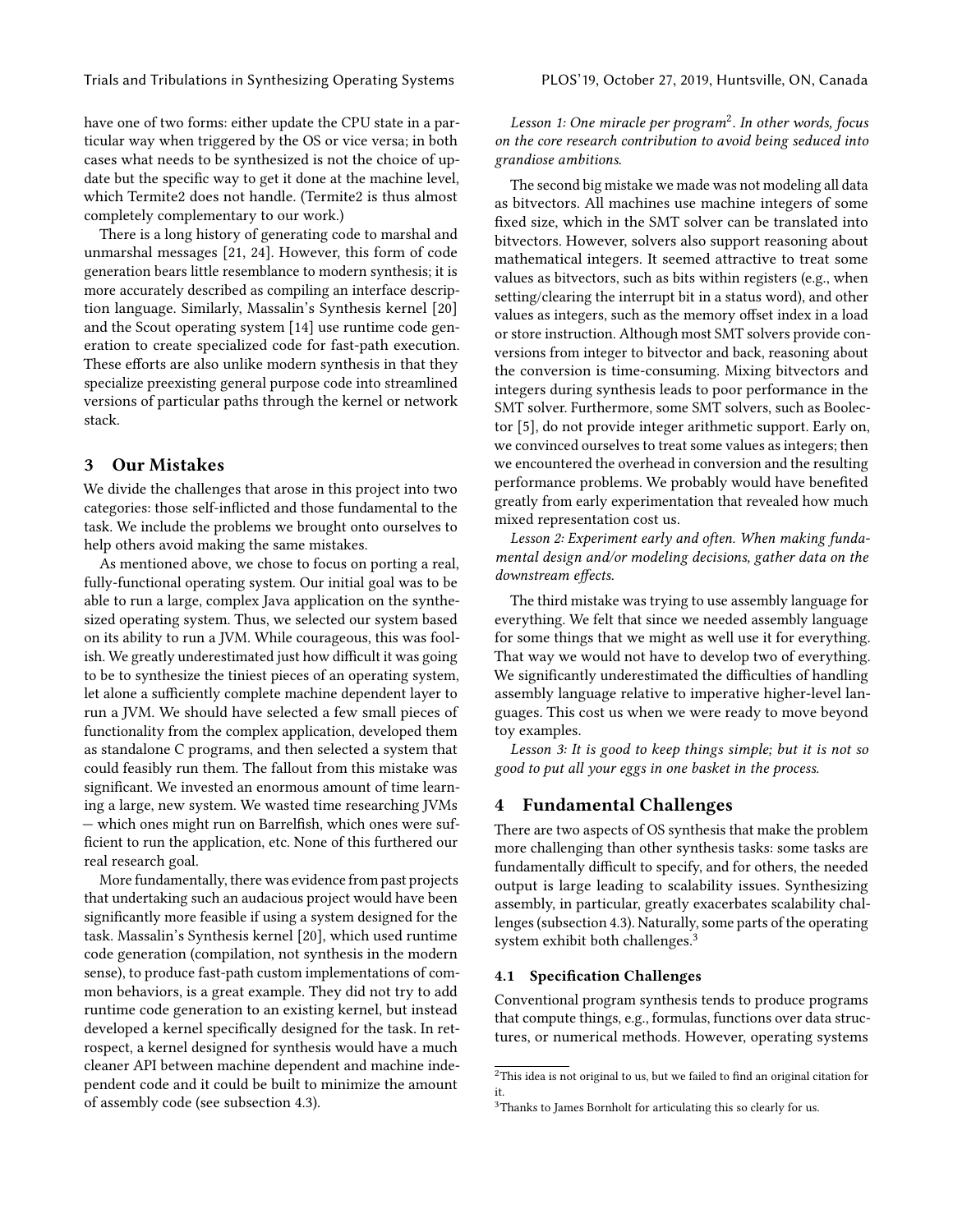do not compute things; the machine dependent parts especially do not compute things. Instead, they change state. While some of these state changes are easy to specify, such as turning interrupts on, some are difficult to specify in a machine-independent manner, such as initializing the processor at boot time. And others are more challenging outright, such as flushing the instruction cache. Meanwhile, the need to model machines at the register level means our machine description language is register transfer language (RTL) style, which itself makes some of these problems more difficult.

The difficulty and complexity of initializing the processor at boot time varies widely from architecture to architecture. So does the amount and nature (and even the location) of the machine state that must be adjusted. The worst case is probably the x86, where the complete initialization sequence involves not only transiting through multiple processor modes that do not even use the same instruction sets, but also initializing a variety of in-memory data structures used by the processor at runtime for entirely machine-dependent purposes. (This is in addition to other state that reflects machine-independent concepts, e.g. caches and page tables.) No single aspect of this initialization is overly hard to specify as long as the specs are machine-dependent so they can refer to the machine-dependent concepts. However, it is difficult to write anything machine-independent about it.

However, it gets worse. While RAM caches are perhaps less hands-on today than in the past, kernels must still manipulate them at times, such as when reading code into memory. This requires specifications for both the available cache control instructions and the kernel's cache-control interface, so that the correct cache lines are selected and the correct actions taken upon them. Unfortunately, cache state in modern CPUs is complicated and varies even between models of the same architecture. Often the details are not publicly available. Describing the exact cache hierarchy is not feasible; and even if it were, the resulting model would be too large for a synthesis engine to process in a reasonable length of time. Meanwhile an RTL-style description gives little facility for abstraction; existing work on modeling caches focuses on timing behavior [\[29\]](#page-6-21) and on coherence protocols [\[13\]](#page-6-22), not on management and control.

Specification of the behavior of timers and timer registers is also difficult, especially in RTL. Today most CPUs have on-chip timers and OSes want to use them for time-slicing. Such a timer might work by having a register that decrements at the CPU clock rate, generating an interrupt when the register reaches zero. Alternately, some architectures implement timers with one register that increments at the CPU clock rate and another that specifies a value at which the timer should generate an interrupt. A machine-independent specification must account for both of these, and probably various other idioms. This introduces myriad problems. First, in RTL, it is difficult to handle registers that update spontaneously. Second, one must be able to relate the tick rate to

external time units. Third, one has to figure out how to specify that the value to be loaded into a register is a tick count so that the synthesizer can select an appropriate register. And fourth, one also has to be able to specify what it means to trigger an interrupt, although this burden can perhaps be shifted to machine-independent code. Is it necessary to include temporal logic in the synthesis framework in order to be able to handle timers? This remains unclear.

Lesson 4: There is a reason some things are in the machine dependent layer; they are, sometimes, not only machine dependent, but machine specific.

A second problem related to specification is that for some things, the amount of effort required to specify and synthesize behavior far exceeds the amount of effort needed to write the code by hand, leading to a truly awful power-to-weight ratio. The clearest example of this is, perhaps, memory barrier instructions. Concurrent memory models are difficult to specify [\[4\]](#page-6-23), and using those models to specify the behavior desired by an OS is difficult as well. Code synthesis over these models may also be problematic. But in all cases the output of synthesis is a single instruction, one from a set of at most a small handful offered by the architecture. Writing down the instruction by hand is both easier and faster. One saving grace is that the modeling gives some formal assurance that the instruction selected is the correct one out of the possible memory barriers; but even this is only as good as the specification of the behavior expected by the OS. The cost of the OS specification can be amortized over many ports, but even then, each processor's memory model must still be converted to a compatible formalism.

Lesson 5: If you are going to write specifications that are far longer and more difficult to write than the synthesized code, you really need a lot of different implementations that can leverage those specifications.

#### 4.2 Scalability Challenges

While some things are difficult to specify, other are conceptually easy to specify, but push the scalability limits of synthesis tools. For example, a context switch is conceptually simple: machine state is copied to some location in memory and state in another location of memory is loaded into the machine. Many architectures have 32 registers; generally on a trap nearly all of these need to be saved, and usually some additional special-purpose or control registers will need to be saved too. On most architectures each one of these takes at least one instruction and some will take two (or more), so there will be on the order of 40 instructions just to do the save. An assembly trap handler needs to do other things as well. For example, MIPS has 32 registers, and on NetBSD 9 the general trap handler<sup>[4](#page-3-0)</sup> varies considerably with kernel build options but requires approximately 60 instructions for trap

<span id="page-3-0"></span><sup>4</sup>kern\_gen\_exception for mips3 and up.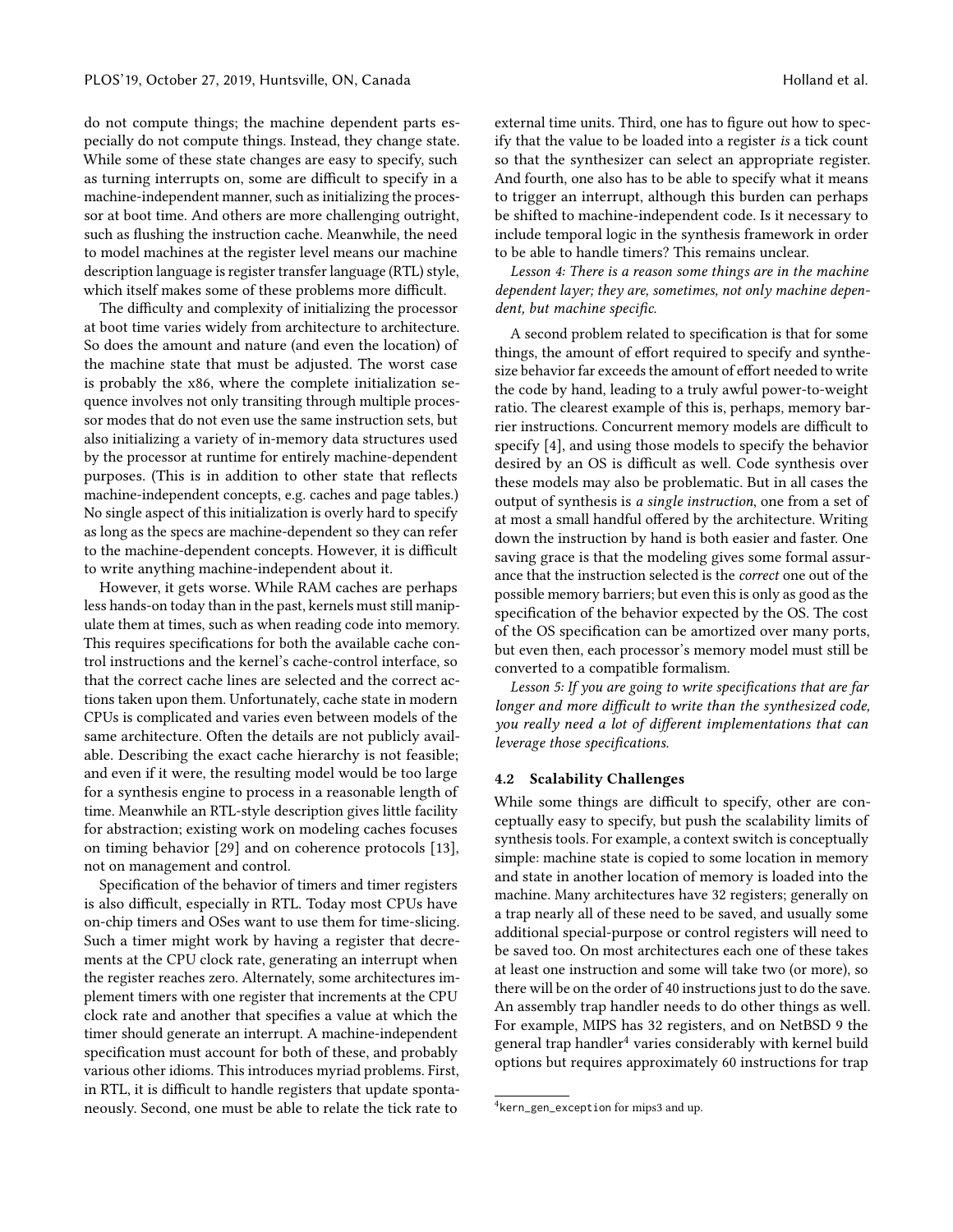Trials and Tribulations in Synthesizing Operating Systems PLOS'19, October 27, 2019, Huntsville, ON, Canada

entry. This is close to an order of magnitude more instructions than we've been able to synthesize to date. We ended up abandoning synthesis for context switches and instead wrote a compiler (Grayling, mentioned above) specifically for the bulk register moves found in context switch code. It uses machine-independent register group specifications and machine-dependent lists of registers to generate both the load and save assembly blocks and the C data structures (trap frames, jmp\_buf, etc.) upon which they operate.

Lesson 6: Some components of the machine dependent operating system are not amenable to program synthesis techniques; consider a hybrid approach before devoting significant time to synthesizing them.

In [section 1,](#page-0-0) we mentioned one reason that we ultimately abandoned Rosette. Besides exploring other approaches to symbolic execution, we also hoped to gain additional transparency for the purposes of identifying scalability bottlenecks. Mixing integer and bitvector arithmetic resulted in poor performance on the part of the Z3 solver, which Rosette uses under the covers to implement CEGIS. In particular, Nelson-Oppen theory [\[15\]](#page-6-24) combination, the algorithm used by Z3 for combining theories, only allows equality constraint propagation between theories, in this case linear arithmetic and finite bitvectors. We gave the SMT solver queries that combined the two theories in a way that required sharing arithmetic constraints, which is algorithmically impossible in current solvers. Instead, Z3 was forced to use an inefficient implementation of bitwise integer arithmetic, often called "bit-blasting", that resulted in solver performance an order of magnitude slower than expected. However, because Z3 is used as a library by Rosette, we could not initially tell which of Rosette, Z3, or both, was the source of our performance bug, nor was it immediately clear how to fix the bug.

Lesson 7: Despite recent advances in efficient SMT solving, tools that use solvers under the covers can still yield unpredictable behavior, particularly when misused.

Corollary 7: Examine exactly what solver queries you are generating and the performance of your solver on them. The results may be surprising (and problematic).

#### <span id="page-4-1"></span>4.3 Assembly Language is Hard to Synthesize

Synthesizing assembly code creates unique scalability challenges when using symbolic execution and CEGIS. In particular, assembly languages generally have the following characteristics that differ from higher-level languages: First, all state is global. Second, all data is untyped and unstructured. Third, some arguments are drawn from exceptionally large spaces, such as bitvectors, which are exponential in the number of bits. Finally, the space of programs is exceptionally large, even when the program size is small. Even worse, because all state is global and data untyped, the input state to any instruction depends on all preceding instructions. In contrast, higher-level languages typically limit accessible

state using scoping and data encapsulation (such as objects), have strong datatypes that restrict the space of arguments to an operator or function, and restrict the number of operators syntactically within the language.

In combination, these characteristics of assembly languages cause a combinatorial explosion in the number of possible instructions that must be considered. That is, the space of possible instructions is combinatorial in the number of different instructions (i.e., opcodes), the number of registers, the number of memory locations, and the full range of allowed symbolic values (which is exponential in the number of bits representing those values). Worse yet, the number of potential instruction sequences, that is, the size of the program space, is exponential in the length of the sequence.

Because inductive synthesis must choose a program from the space of all possible programs, this complexity is both particular and fundamental to assembly program synthesis, and not present in assembly program verification. In contrast to synthesis, verifying against a specification need only consider the single concrete assembly program involved. Correspondingly, we have observed that guessing a single program candidate from a set of input/output counterexamples is several orders of magnitude slower than verifying a concrete program against a specification.

Efficient pointer and memory handling is troublesome even for purpose-built symbolic execution engines. Rosette's generic symbolic execution engine worked well for our problem instances without memory, but with memory involved, it became slow. In a real machine, pointers are bitvector values. Reading from one in symbolic execution generates an instant explosion: a 32-bit symbolic bitvector pointer addresses 2 <sup>32</sup> different memory addresses and each must be considered separately. Some other more abstract representation is needed.

Hence, we now use a purpose-built symbolic execution engine and method for modeling memory. We model memory as a small set of problem-specific disjoint regions, and represent pointers as a region paired with an integer offset. At synthesis time, the integer offset is represented as a bitvector of appropriate width. This approach was inspired by memory abstractions used in C and C-related tools, such as Cyclone's [\[27\]](#page-6-25) explicitly declared memory regions. While this change has improved our scalability in the presence of memory, we continue to face fundamental challenges as we advance our engine's heuristics.

Lesson 8: Synthesizing assembly is fundamentally hard. State is global and untyped, leading to a combinatorial explosion.

## <span id="page-4-0"></span>5 A Way Forward

Should we give up on OS synthesis, or is there a way forward? We believe strongly that it is too early to give up; many avenues of attack remain open.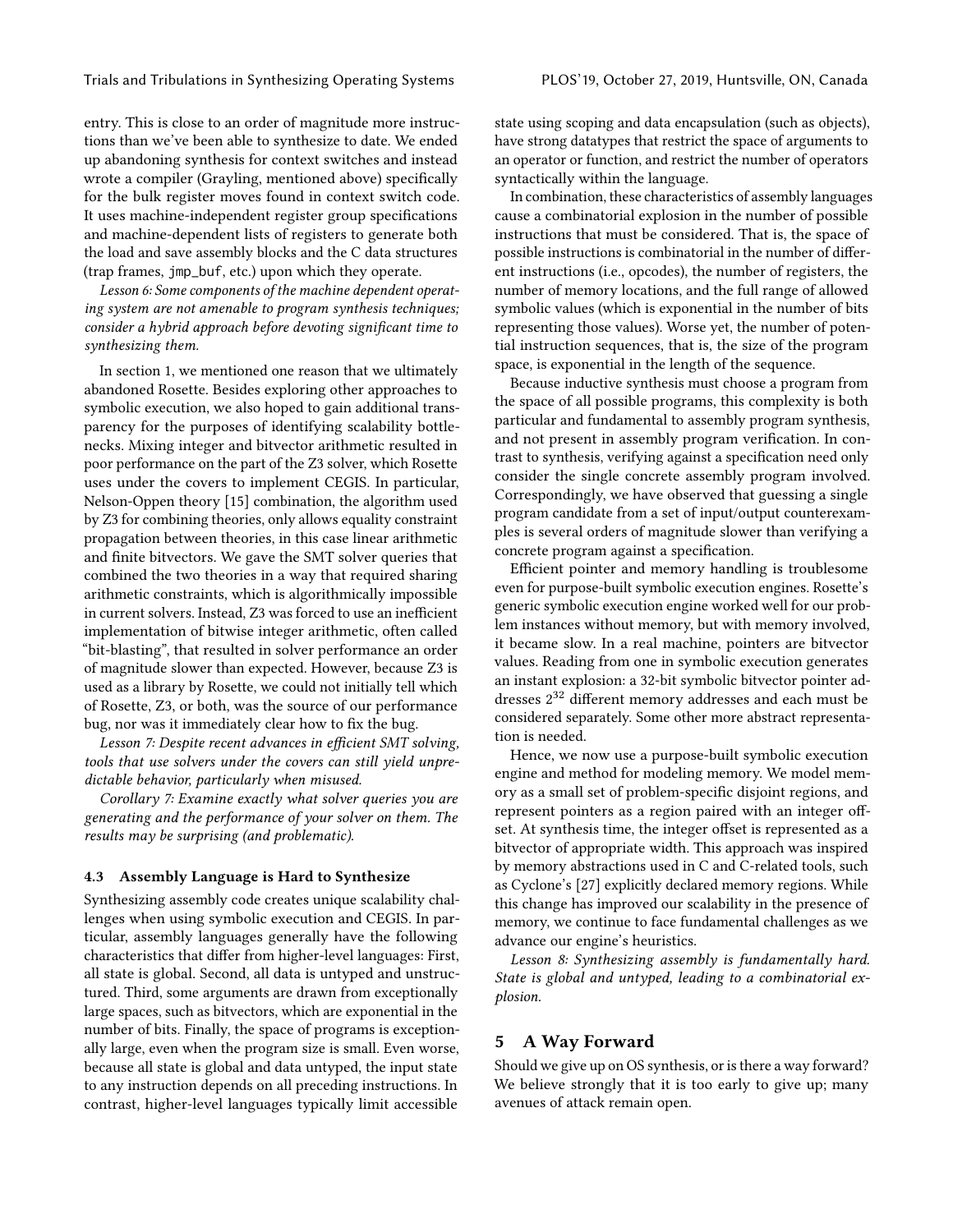First, much can be done at the solver level. Bitvectors and integers are fundamentally different from a logic perspective, but they are nonetheless both representations of numbers and interoperability is useful in many settings beyond just ours. We have several suggested directions for applied solver research.

One is new approaches and better support in general for mixed theories, such as for integers and bitvectors where different SMT theories can refer to the same values and where many operations and values map cleanly from one theory to the other. Another is better support for machine integers, in the sense that neither the theory of linear arithmetic on  $\mathbb Z$  or the theory of bitvectors is the best model; rather, machine integers are  $\mathbb{Z}/2^{32}$  (or  $2^{64}$ ) in which linear arithmetic is still decidable, and being able to reason about this directly would be extremely helpful. Also, Boolector [\[5\]](#page-6-20) is a domain-specific solver for booleans and bitvectors and has been very helpful; a domain-specific solver specifically for machine integers and problems involving many machine integers would be even more helpful.

Second, at the synthesis engine level, there are several ways forward. One is to use a wider variety of target languages. Some kernel code must unavoidably be written in assembler, but traditionally much machine-dependent kernel code is written in machine-dependent C. C is semantically complicated but a restricted DSL of a similar nature would be a much less hostile environment than assembly language.

Another approach is to pursue deductive synthesis techniques [\[17\]](#page-6-26) [\[18\]](#page-6-27) [\[19\]](#page-6-10) that can break large synthesis problems down into components small enough to use with CEGIS. Similarly, investigating ways to identify appropriate intermediate machine states and use those to subdivide synthesis problems would also help.

At the specification level, the critical point is that the specification problem for synthesis is the same as the specification problem for verification. Thus, we ought to be able to adopt some of the techniques that have been tried in that domain, such as layers of increasingly-detailed semi-executable specifications [\[9\]](#page-6-28). Specifying the behavior of machine-dependent code requires a framework for reasoning about the machineindependent abstractions that model the machine-dependent code. Then one can create a sample executable specification for an idealized machine and use it to extract predicates about the abstract state before and after.

In the case of fundamentally machine-specific operations, such as x86 segment table initialization, it will be necessary to write additional specifications to define intermediate steps in a larger machine-independent operation. This is not actually horrible. It is still better than manually writing the code that initializes the segment tables.

In the OS, it appears that the advent of synthesis changes the design tradeoffs for the interface to machine-dependent code. Traditionally, the primary consumers of the interface definition are humans writing new ports, so the interface has been designed to keep it accessible to humans: narrow (relatively few elements), high level, and perhaps excessively general with a comprehensible level of detail. A human can extract further detail when needed by referring to other existing ports and can cope with excessive generality by borrowing their code. (In fact, the traditional method for porting the BSD virtual memory system's machine-dependent module ("pmap") is to copy an existing one for a similar machine and edit it as needed.) It is less important that the interface be precise and specific than that it be easy to follow.

However, if the machine-dependent code is going to be synthesized, then the primary consumer is the code synthesis engine, and the interface design should match: it should be as low-level and specific as possible. It can be broad and freely contain many, many things; synthesizing many small things is much easier than synthesizing a few large things. This seems to indicate that the interface should be lowered, perhaps substantially, and all available excess generality squeezed out.

This leads to the final point, which is that a kernel intended to be ported by synthesis should be written for the purpose, just as existing kernels that have been verified have been written for the purpose. In particular, we intend to move forward following three principles: 1) Focus on small, formally specified OS components, 2) Target new, emerging hardware that is most in need of system software support (e.g., ASICs, FPGAs), and 3) Embrace a wide range of techniques for generating code that cover the spectrum from compilation to modern synthesis. Stay tuned for further progress.

### <span id="page-5-0"></span>6 Conclusion

Trying to synthesize the entire machine dependent layer of a real operating system was an audacious undertaking. We did not succeed at that, but we have, in fact, built an ecosystem of tools for synthesizing machine specific operating system functionality. Although there were many obstacles, we continue to believe it was a worthwhile undertaking and intend to take our own suggestions and undertake a slightly less ambitious project in a much more methodical fashion. We could not, however, have done so without going through the experience discussed here. We hope we have not scared potential collaborators away, but rather that others will join us in this effort.

### Acknowledgments

This article is based on work supported by the U.S. Air Force and DARPA under contract FA8750-16-C-0045. The views, opinions, or findings expressed are those of the authors and should not be interpreted as representing the official views or policies of the U.S. Department of Defense or the U.S. Government.